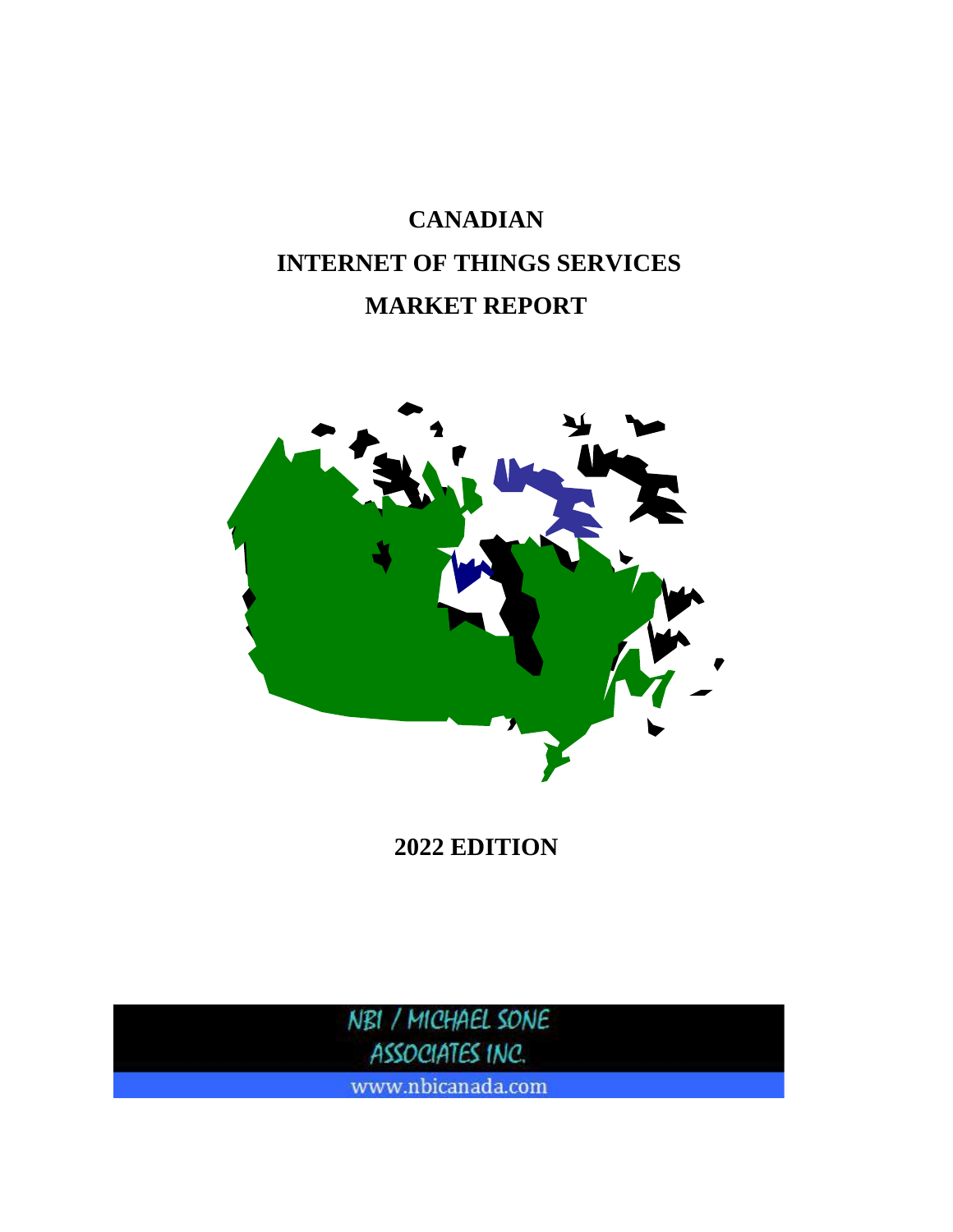# CANADIAN INTERNET OF THINGS SERVICES MARKET REPORT 2022 EDITION

#### **TABLE OF CONTENTS**

| <b>Section</b>                                                         | Page |
|------------------------------------------------------------------------|------|
|                                                                        |      |
|                                                                        |      |
|                                                                        |      |
|                                                                        |      |
|                                                                        |      |
|                                                                        |      |
|                                                                        |      |
|                                                                        |      |
|                                                                        |      |
| 1.3.3 Other Connectivity Standards (Legacy cellular, WPAN, and Wi-Fi)7 |      |
|                                                                        |      |
|                                                                        |      |
| (Asset management, fleet management,                                   |      |
| smart building, smart city, wireless point-of-sale)                    |      |
|                                                                        |      |
|                                                                        |      |
| 2.1                                                                    |      |
| 2.2                                                                    |      |
|                                                                        |      |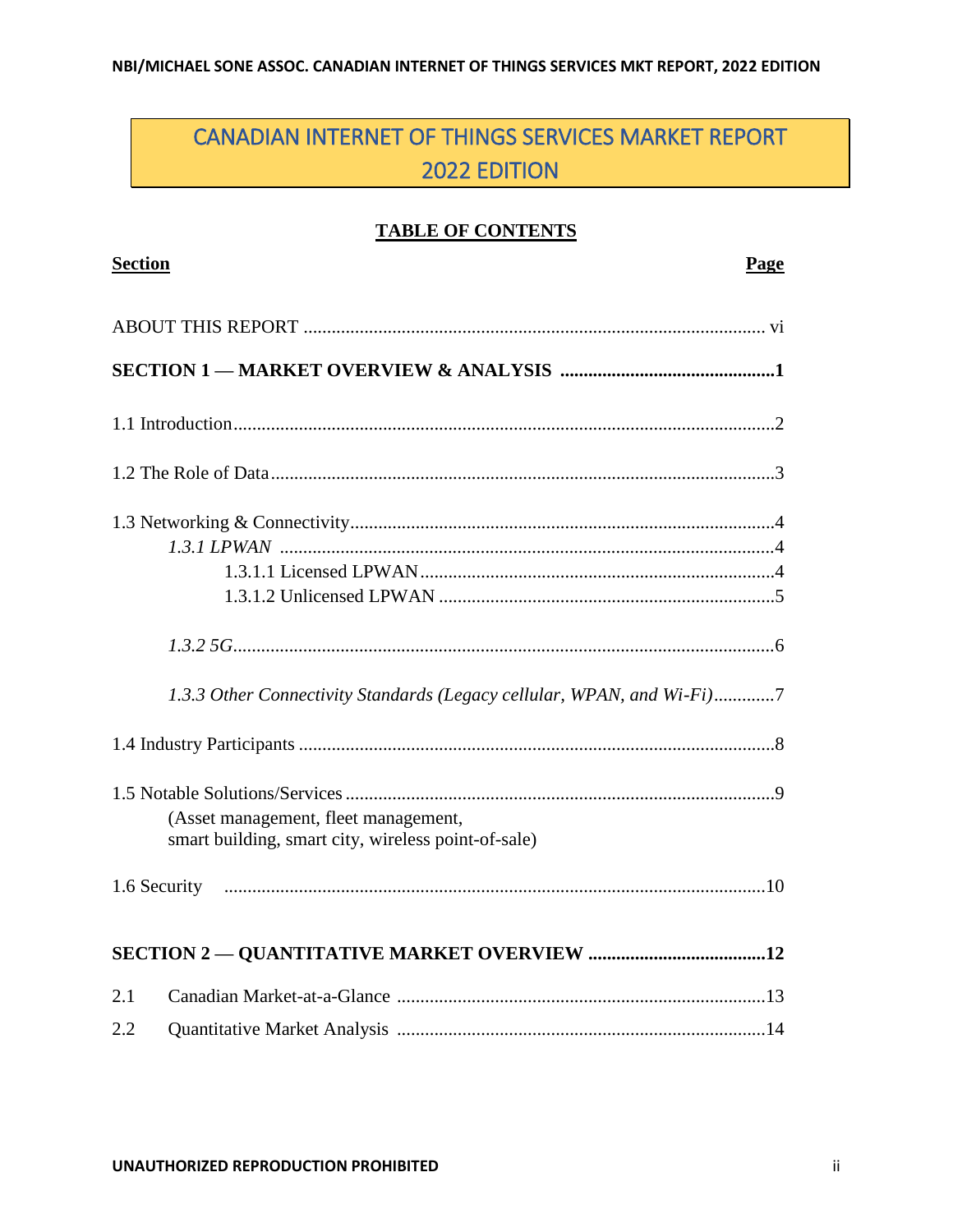### CANADIAN INTERNET OF THINGS SERVICES MARKET REPORT 2022 EDITION

#### **TABLE OF CONTENTS**

#### **Section Page**

#### **SECTION 4 — IoT SERVICE PROVIDER PROFILES ...........................................21**

#### **LIST OF EXHIBITS**

# 1 Industry IoT Revenues by Service Provider, 2020-2023.......................................13 2 Market Shares of IoT Revenues by Service Provider, 2020-2023.........................13 3 IoT Connections by Service Provider, 2020-2023.................................................13 4 Market Shares of IoT Connections by Service Provider, 2020-2023 ....................13 5 Bell Connections and Revenues, 2020-2023 .........................................................22 6 Rogers Connections and Revenues, 2020-2023.....................................................30 7 SaskTel Connections and Revenues, 2020-2023...................................................35 8 TELUS Connections and Revenues, 2020-2023 ...................................................38

**Exhibit Page**